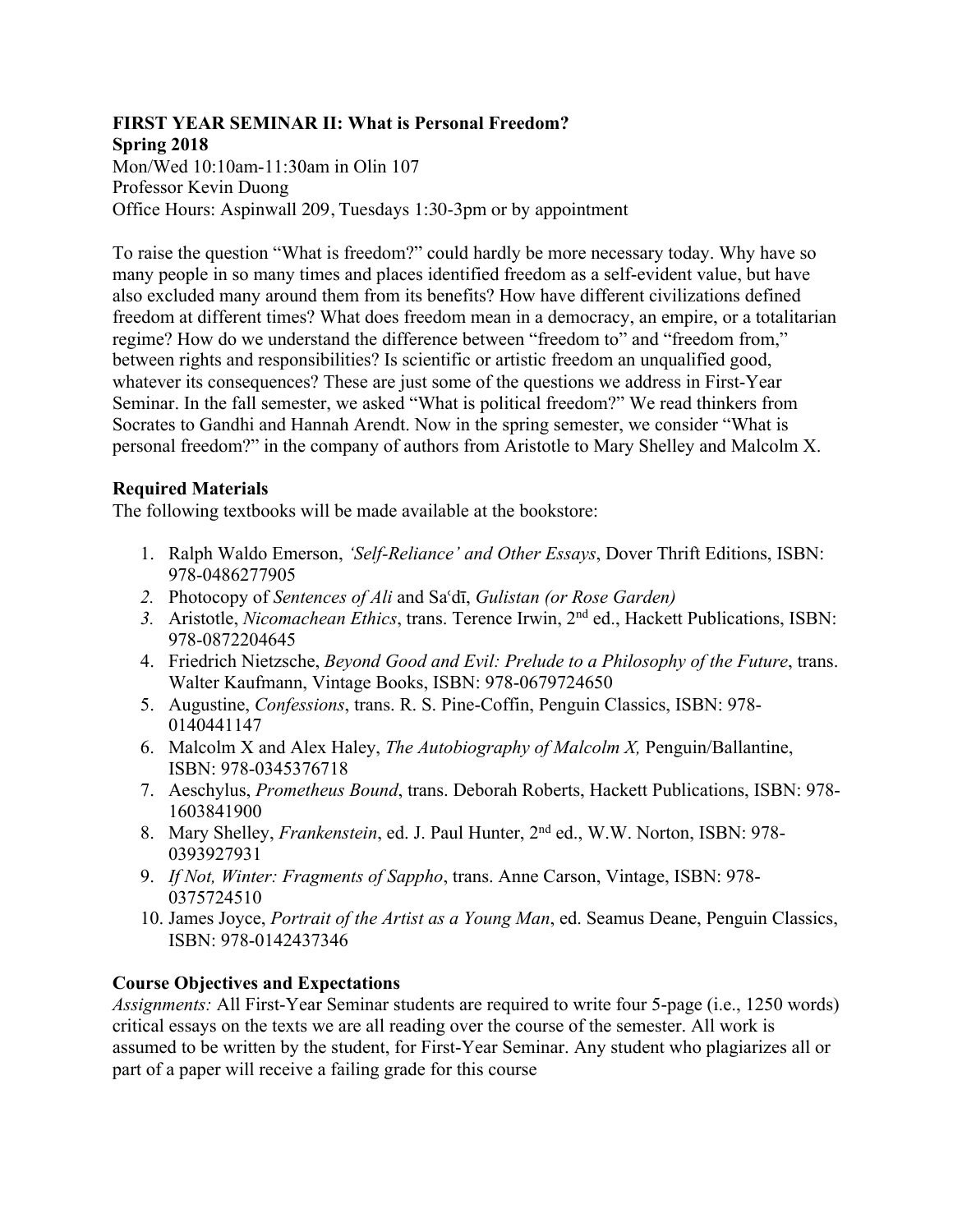## *Writing Fellow from the Learning Commons*

Our class will be working closely with a Writing Fellow from the Learning Commons. Working with a Writing Fellow is an excellent way to get the most out of the writing component of this class, as you will get feedback on three of your drafts and have the opportunity to revise your papers. Becoming comfortable and proficient at revision is perhaps the single-most important aspect of developing as a college writer, and the tutor assigned to this class will work with you to sharpen these skills. Note that tutors are not meant to be experts in the texts that we read in this class. Rather, they offer a second pair of eyes on your writing, a chance to strengthen your thesis and argument, and an active sounding board for your ideas. Virtually all writers (including your professors here at Bard) rely on feedback from their peers on their written work. Because this process has the potential to contribute significantly to your development as a writer, these meetings with tutors are required, and any missed appointments will be reported to me and will lower your grade.

I hope you will make the most of this opportunity to push yourself as a writer. Even if you write an excellent first draft, why not push yourself and take it even further?

### *Attendance & Participation*

Students are expected to attend and to participate in all classes and "Experience Days." More than *two* absences from the course (including Experience Days) in a semester will affect your grade for the course. More than *six* will result in you failing the course. Exceptions to the attendance policy will be made on a case-by-case basis with either (a) a letter from the Dean of Students Office or (b) a documented accommodation plan from the Disability Support Services Office or the Title IX Office. In cases where illness or other exceptional circumstances have caused or are likely to cause a prolonged absence from class (i.e., three or more consecutive sessions), you should liaise as soon as possible with the Dean of Students Office. If you are unsure where to start, you can contact Kevin Dean, Assistant Dean of Students and Director of the First-Year Experience (Sottery Hall 108; Phone: 845-758-7454; email: firstyear@bard.edu.

*Experience Day* "Experiencing Sappho," Sosnoff Theater, Fisher Center for the Performing Arts,  $4:45 - 6:30$  PM

#### *Laptop Policy*

This is largely a discussion class, so there will not be much lecturing. Since class will therefore be participatory, laptops will not be permitted in class. Note taking can be done adequately with pencil and paper when the need arises. If there is an unusually compelling reason, however, for why on a particular day you may need your laptop out, please let me know and we can try to accommodate that. I also expect that you will refrain from texting, sending emails, using the internet, and doing other work during class.

#### **Course Evaluation**

Four 5-page critical essays: 80% Attendance & participation: 20%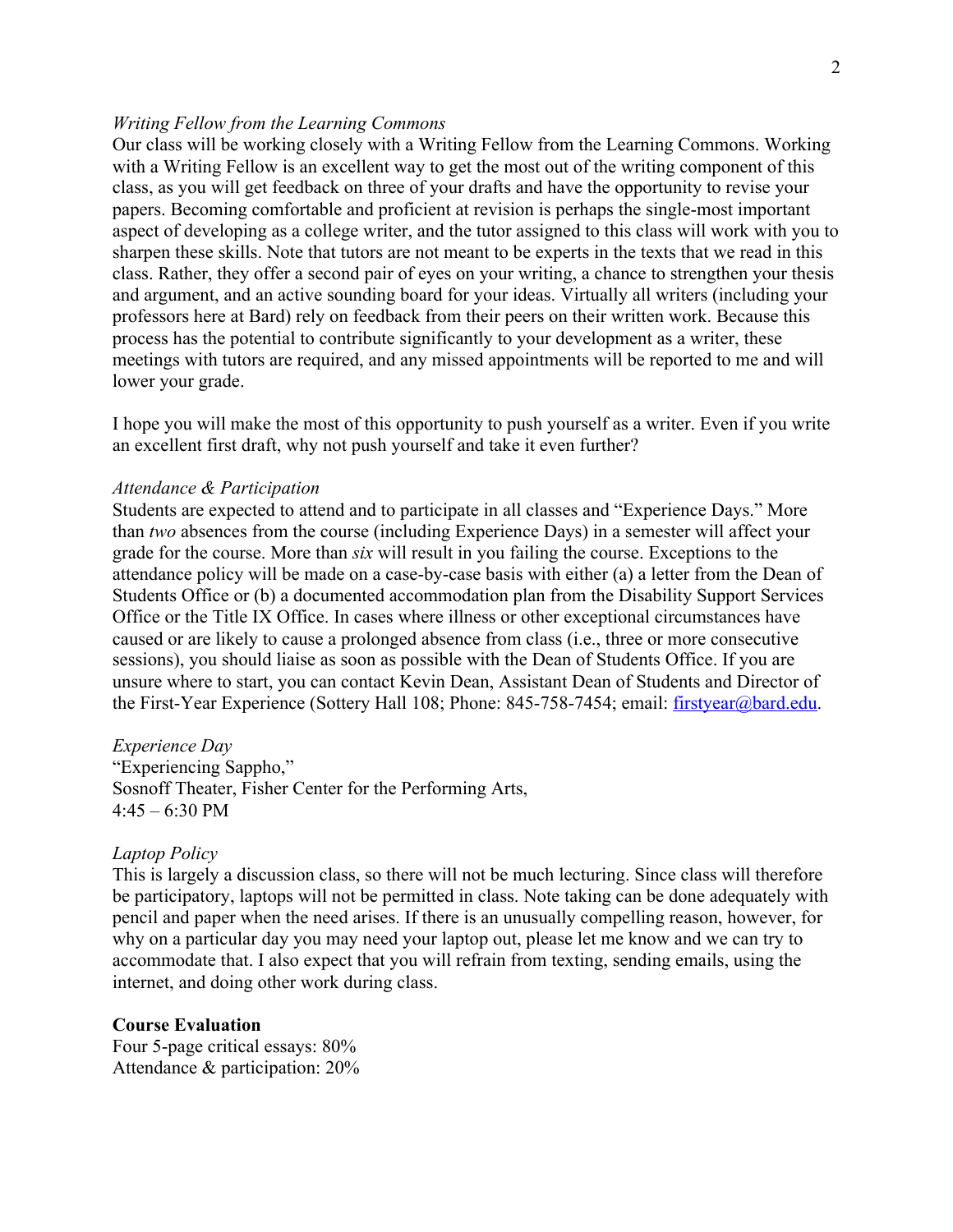## **Other Matters**

Reasonable Accommodations for Students with Disabilities**:** If you have a disability that may require assistance or accommodations, or if you have any questions related to any accommodation for testing, note taking, reading, etc., please speak with me as soon as possible. You may also contact Student Disability Services with any questions about such services.

The Stevenson Library: The Stevenson Library's First-Year Seminar webpage contains several resources, including guides on close reading, writing an essay, revising an essay, using correct grammar, and avoiding plagiarism.

See http://libguides.bard.edu/content.php?pid=613149.

The Learning Commons: The Learning Commons provides academic support for all Bard students. It offers peer tutoring in writing and other subjects; individualized or small-group assistance in writing and study skills; assistance for students with disabilities; and credit-bearing courses in writing, English as a second language, and public speaking. The Learning Commons is in the basement of Stone Row, next to the Root Cellar. Contact the Learning Commons at blc@bard.edu or 845 758 7812; Jim Keller, Director, at keller@bard.edu or 845 758 7051.

See also http://www.bard.edu/learningcommons.

The Center for Student Life and Advising: The Center for Student Life and Advising comprises the offices of the Dean of Student Affairs, the Dean of Studies, and International Student Services. It provides academic and personal advice as well as mentorship to students throughout their time at the College. Contact the Center at csla@bard.edu; Kevin Dean, Assistant Dean of Students and Director of the First-Year Experience, Sottery Hall 108, 845-758- 7454, firstyear@bard.edu; Kaet Heupel, Assistant Dean of Studies for first-year students, Sottery Hall 107, 845-758-7454; Jennifer Triplett, Director of Academic Advising, Sottery Hall 109, 845-758-7365, triplett@bard.edu; or Dorothy Albertini, Academic Advising Associate, Sottery Hall 107, 845-758-7436 albertin@bard.edu.

See also http://www.bard.edu/csla.

The Counseling Service and the Chaplaincy: The Counseling Service has six certified counselors. They offer individual short-term counseling as well as a variety of talks, workshops, therapy and support groups, walk-in counseling options, and trainings. Their office is in Robbins Annex on North Campus. Contact the counselors at counselingservice@bard.edu or at 845-758-7433. See also http://www.bard.edu/counseling/about. The Chaplaincy has on staff six college chaplains: an Anglican priest, a Catholic priest, an imam, a rabbi, a Buddhist chaplain and a Community chaplain. Each chaplain is available for pastoral care with students. Contact the chaplains at 201-956-8228 or at nelson@bard.edu. See also http://www.bard.edu/chaplaincy.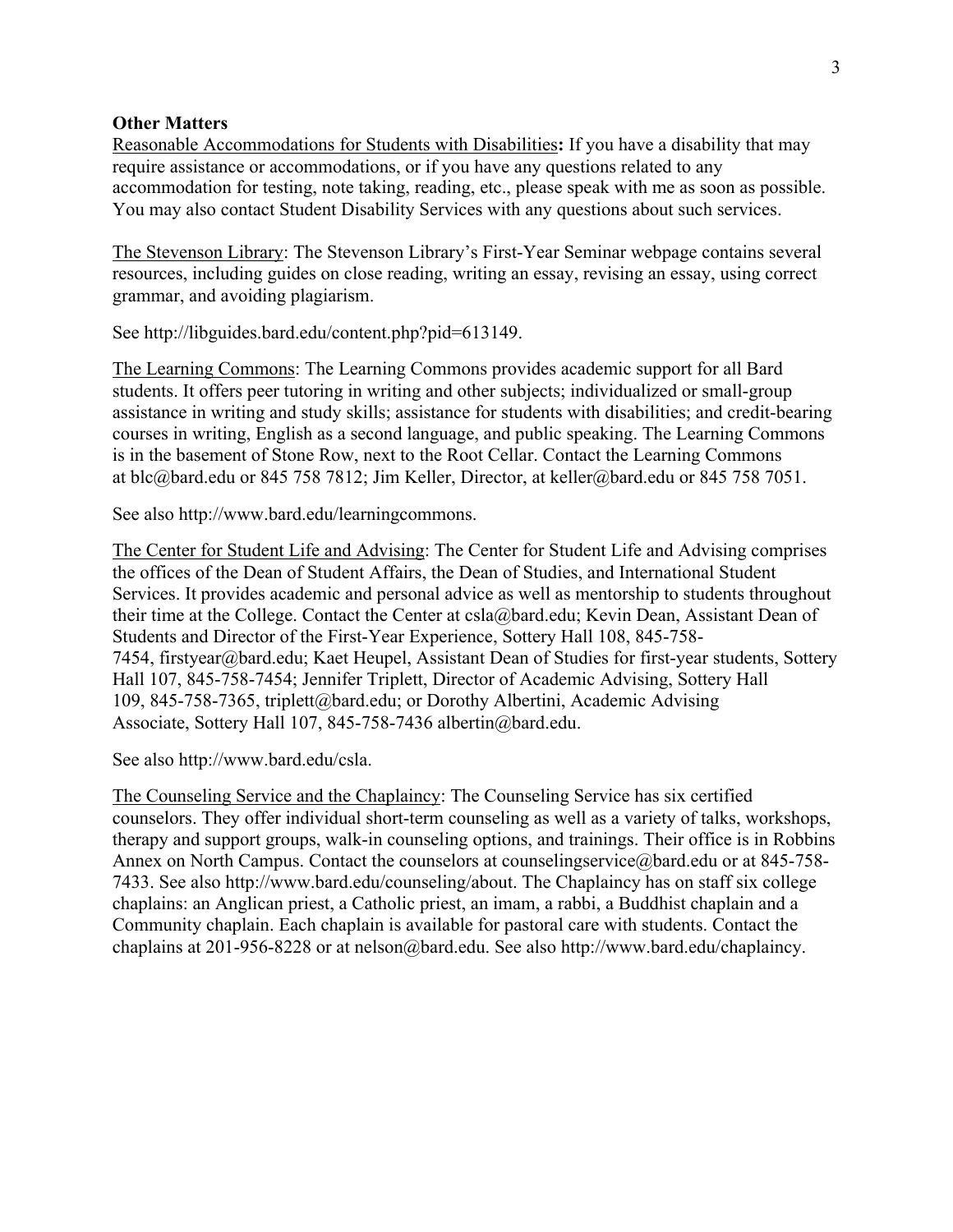#### **Schedule of Readings**

Readings and assignments are to be completed by their corresponding date.

| Part I: Dialogues Ancient and Modern, East and West |
|-----------------------------------------------------|
|-----------------------------------------------------|

- **Jan 29:** Introduction
- **Jan 31:** Ralph Waldo Emerson, essay "Self-Reliance," in *Self-Reliance and Other Essays* Photocopy of *Sentences of Ali* and sections from Saʿdī, *Gulistan (or Rose Garden)*
- **Feb 5:** Aristotle, *Nicomachean Ethics*, Book I
- **Feb 7:** Aristotle, *Nicomachean Ethics*, Book II
- **Feb 12:** Aristotle, *Nicomachean Ethics,* Book III
- **Feb 14:** Aristotle, *Nicomachean Ethics*, Book X

# **Essay #1 Assigned**

- **Feb 19:** Nietzsche, *Beyond Good and Evil*, pt. I-II
- **Feb 21:** Nietzsche, *Beyond Good and Evil*, pt. III-V
- **Feb 26:** Nietzsche, *Beyond Good and Evil*, pt. VI-VII
- **Feb 28:** Nietzsche, *Beyond Good and Evil*, pt. VIII-IX **Essay #1 Due**

Part II: Conversions and Creeds

- **Mar 5:** Augustine, *Confessions*, Book I-II
- **Mar 7:** Augustine, *Confessions*, Book III-IV
- **Mar 12:** Augustine, *Confessions*, Book V-VII
- **Mar 14:** Augustine, *Confessions*, Book VIII-IX
- **Essay #1 Revision Due**
- **Mar 19:** Spring Break, No Class
- **Mar 21:** Spring Break, No Class
- **Mar 26:** *The Autobiography of Malcolm X*, chs. 1-3, 7-8
- **Mar 28:** *The Autobiography of Malcolm X*, chs. 9-12
- **Apr 2:** *The Autobiography of Malcolm X*, chs. 16-18; epilogue (pp. 441-55, 496-523) **Essay #2 Assigned**

Part III: Scientific Freedom and the Boundaries of Knowledge

- **Apr 4:** Aeschylus, *Prometheus Bound*, pp. 1-27
- **Apr 9:** Aeschylus, *Prometheus Bound*, pp. 28-54 **Essay #2 Due**
- **Apr 11:** Shelley, *Frankenstein*, vol. 1
- **Apr 16:** Shelley, *Frankenstein*, vol. 2
- **Apr 18:** Shelley, *Frankenstein*, vol. 3
	- **Essay #2 Revision Due**
		- **Essay #3 Assigned**
- Part IV: Artistic Freedom and the Boundaries of the Imagination
- **Apr 23:** Sappho, *If Not, Winter*, pp. 1-177 **Experience Day: "Experiencing Sappho," Sosnoff Theater, Fisher Center for the Performing Arts, 4:45 – 6:30 PM**